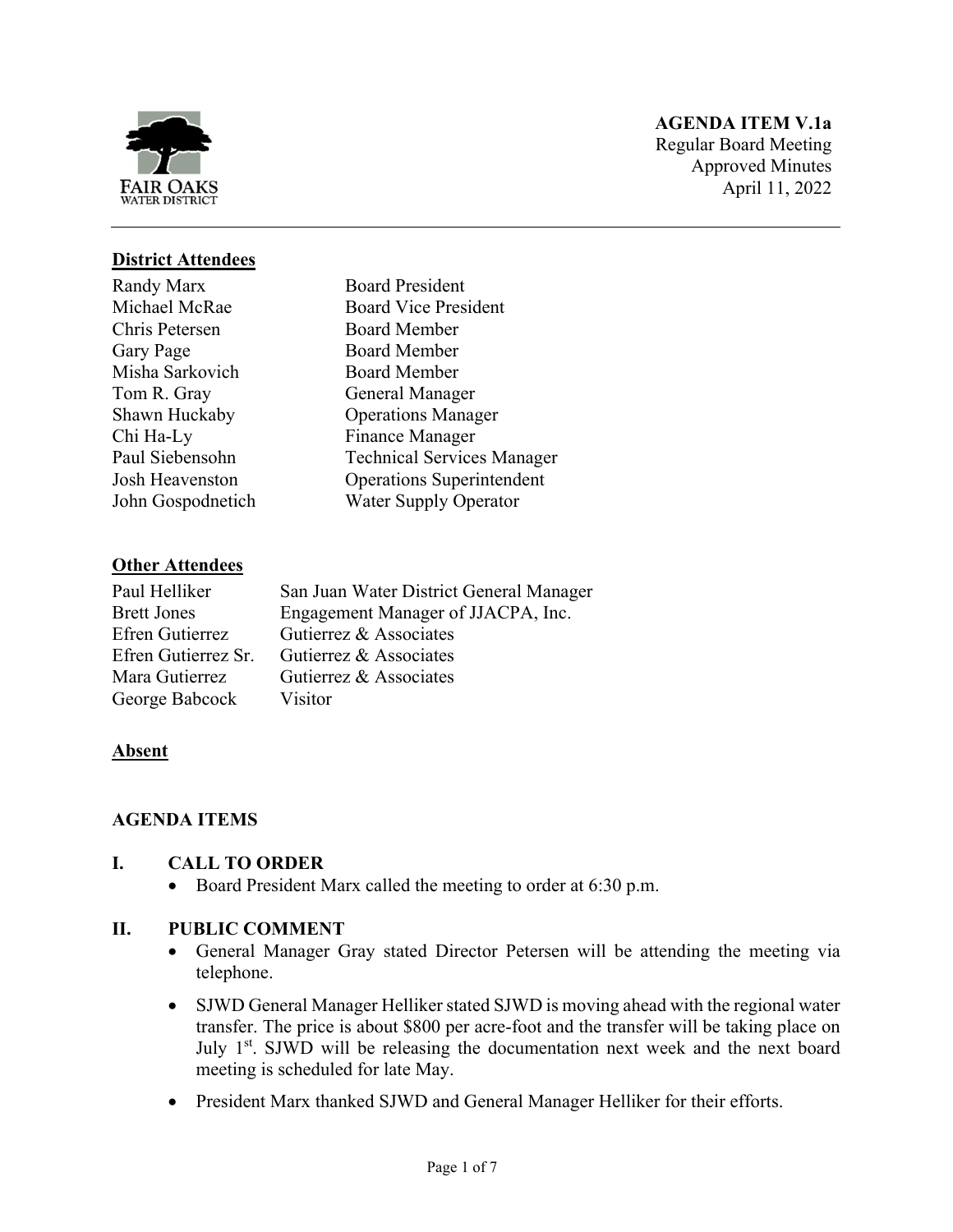# **III. CONSENT CALENDAR**

The following consent calendar items were considered and acted upon as follows:

- 1. Approval of Minutes
	- a. Regular Board Meeting of March 14, 2022
	- b. Special Board Meeting of March 28, 2022
- 2. Accept and File Treasurer's Report for the month of March 2022
- 3. Accept and File Investment Report for the month of February 2022
- 4. Accept and File Financial Expense Reports for the month of March 2022
- 5. Approval of Warrants
- 6. Approval of Cal-Card Statements for the month of March 2022
- 7. Approval of Board Expense Report for the month of March 2022

Vice President McRae moved to approve the consent calendar as presented.

Director Page seconded the motion.

Motion carried with the following votes:  $Max - aye$ ,  $McRae - aye$ ,  $Page - aye$ ,  $Petersen$ – aye and Sarkovich – aye.

### **IV. PRESENTATION & CORRESPONDENCE**

- **1. Presentation by JJACPA, Inc. on Fair Oaks Water District's Draft Comprehensive Annual Financial Audit for the year ended December 31, 2021** 
	- JJACPA, Inc. Engagement Manager Jones provided a brief description of the 2021 audit.
	- JJACPA, Inc. Engagement Manager Jones stated FOWD received an unmodified audit opinion, which is the highest opinion JJACPA gives an agency.
	- JJACPA, Inc. Engagement Manager Jones stated Finance Manager Ha-Ly promptly provided all the requested documents that allowed for a smooth process.
	- Director Sarkovich thanked FOWD staff for receiving another year of clean audits.
	- General Manager Gray appreciated the open and frank discussion between the consultant and FOWD staff.
	- President Marx asked General Manager Gray how Item IV.1 relates to Item VI.2.
	- General Manager Gray explained the presentation given by Engagement Manager Jones was just on the audit. Item VI.2 is a Comprehensive Annual Financial Report (CAFR), which is a voluntary report done at the end of the year. This is an action item where the Board will approve it before making it public.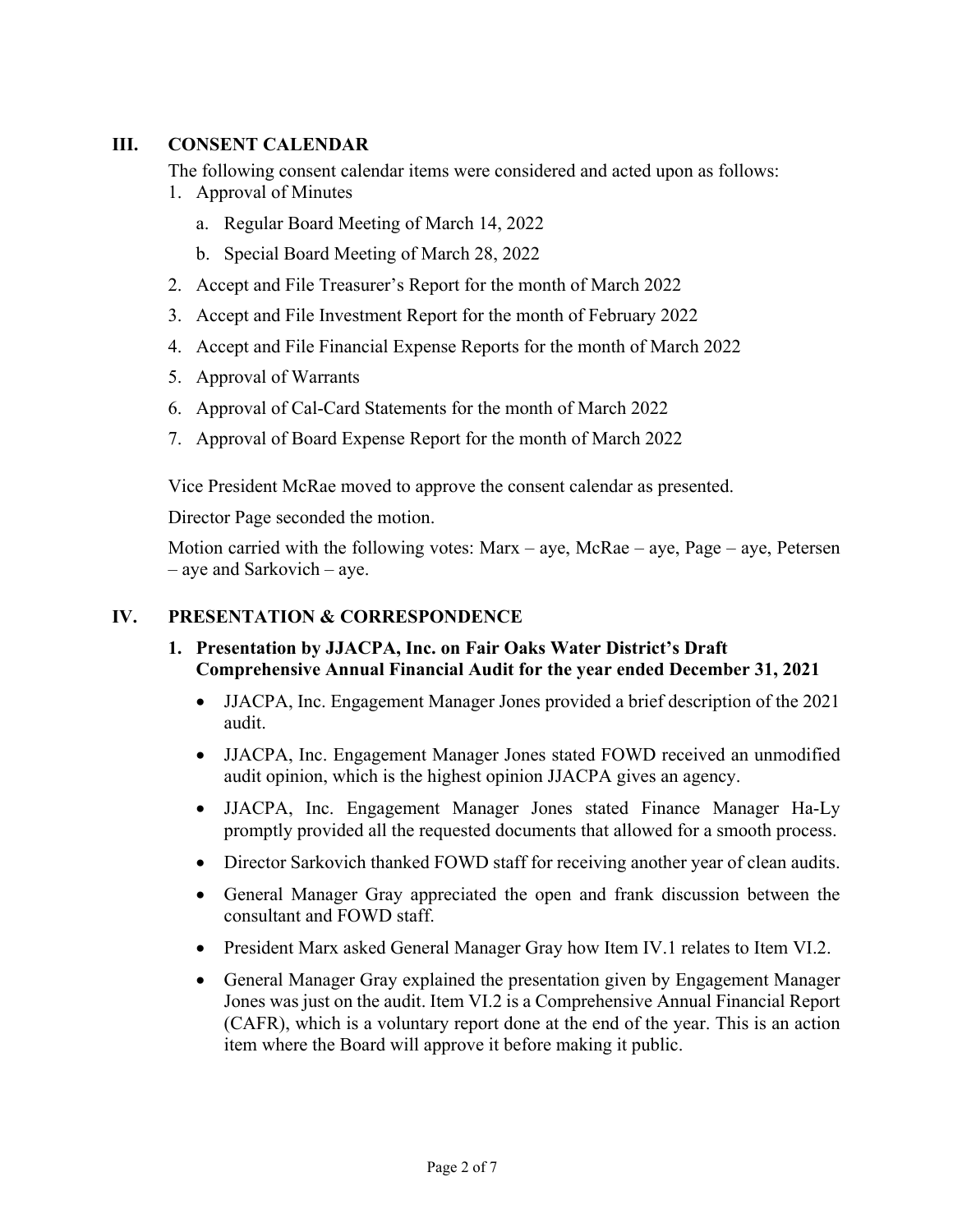### **2. Expression of appreciation to Director Page for his years of service to the FOWD and community of Fair Oaks**

- General Manager Gray thanked Director Page for his years of service as a member of the FOWD Board of Directors. In addition, General Manager Gray thanked Director Page for his prior service on the FOWD Community Advisory Council.
- General Manager Gray stated that Director Page worked very well with staff and the community.
- Director Page responded it has been a great pleasure and privilege working with General Manager Gray and staff. He considers FOWD to be a very effective, highperformance organization, along with the gentlemen on the Board and the Fair Oaks community in general.
- President Marx thanked Director Page for his years of service.
- Director McRae stated that Director Page contributed from the get-go. He described Director Page as the defender of FOWD's groundwater and groundwater rights and as an advocate for water quality.
- Director Sarkovich stated that Director Page will be greatly missed.
- Director Page stated that he has not resigned from the FOWD Board yet and that he may have a few more months to serve.

### **3. Correspondence from American Water Works Association (AWWA)**

 General Manager Gray stated that he received a longevity award from AWWA for his over 25 years of service.

### **V. DISCUSSION AND ACTION ITEMS: OLD BUSINESS**

### **1. Update and discussion on the FOWD Corporation Yard Redevelopment Project**

- General Manager Gray stated Gutierrez & Associates elected to phone in and answer any questions from the Board.
- Board of Directors commented and asked questions during the discussion with Gutierrez & Associates.
- President Marx stated the Board is not giving FOWD staff any different direction from that provided at last month's FOWD Board meeting.

#### **2. Update and discussion on FOWD Groundwater Well Projects**

- Technical Services Manager Siebensohn reported that New York Well plans should be ready for bid in about 2-3 weeks. The Skyway Project should be wrapped up by Spring 2023.
- Director Sarkovich inquired about the length of time the bidding process will take for the New York Well plan.
- Technical Services Manager Siebensohn responded it should take about two weeks to a month.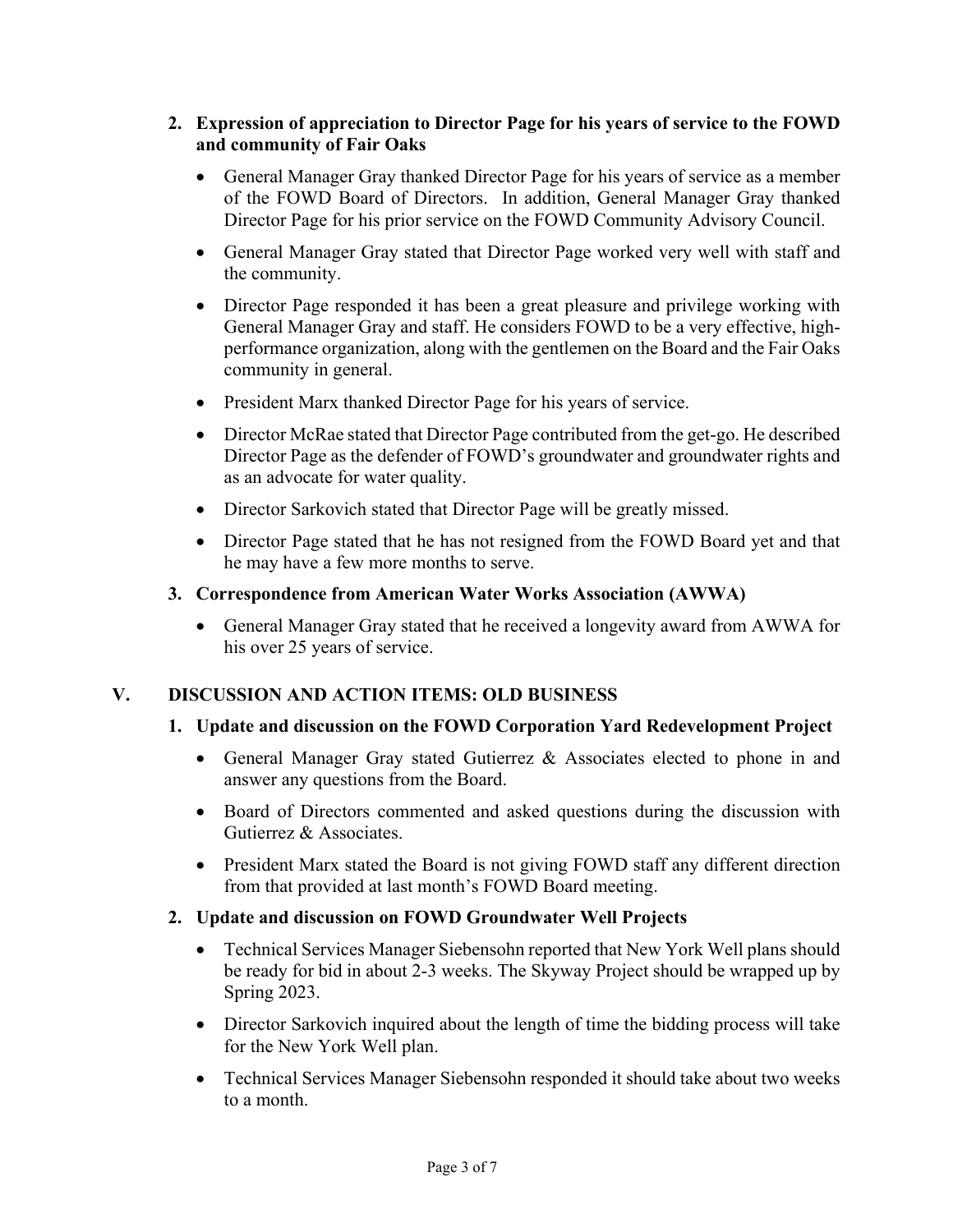- Director Sarkovich inquired about how long the construction phase should take.
- General Manager Gray suggested the Board wait for the completion of the bid process and review the contractor's responses to the actual construction schedule. He believes it will be between a year and 18 months for actual construction. Specific updates will be given in the future.
- Director Sarkovich inquired about improvements to the New York Well, specifically expanding the capacity of the pipes.
- General Manager Gray responded those are designed and ready to go out for bid.
- Director Peterson asked if there will be two separate construction contracts.
- General Manager Gray replied yes.
- Director Peterson agreed to be part of the Technical Committee meeting to review the project specification relative to ASR.
- Director Sarkovich inquired about the New York Well, including issues regarding sulfur and the cost-effective solution.
- General Manager Gray responded that after consulting with the experts and other local water districts, it is believed the sulfur will go away. It was not a chronic issue, but a one-time issue having to do with the development of the well. After pumping, it should go away. If it doesn't go away, water treatment will be added to the project.
- Vice President McRae asked if the well sites will have an above ground electric pump motor.
- General Manager Gray responded yes.
- Water Supply Operator Gospodnetich stated he is excited to pump water.
- General Manager Gray stated Water Supply Operator Gospodnetich has given significant input on the design and operation of these wells.

### **3. Update and discussion on an agreement between FOWD and San Juan Unified School District for the Northridge Elementary School Soccer Field Project**

- General Manager Gray referred the Board to a draft agreement provided in the Board packet.
- Director Sarkovich asked if the text in the agreement was from San Juan Unified School District or staff.
- General Manager Gray responded that the text is a combination of both.
- General Manager Gray stated that staff will send the draft agreement to San Juan School District and will provide an update at the next Board meeting.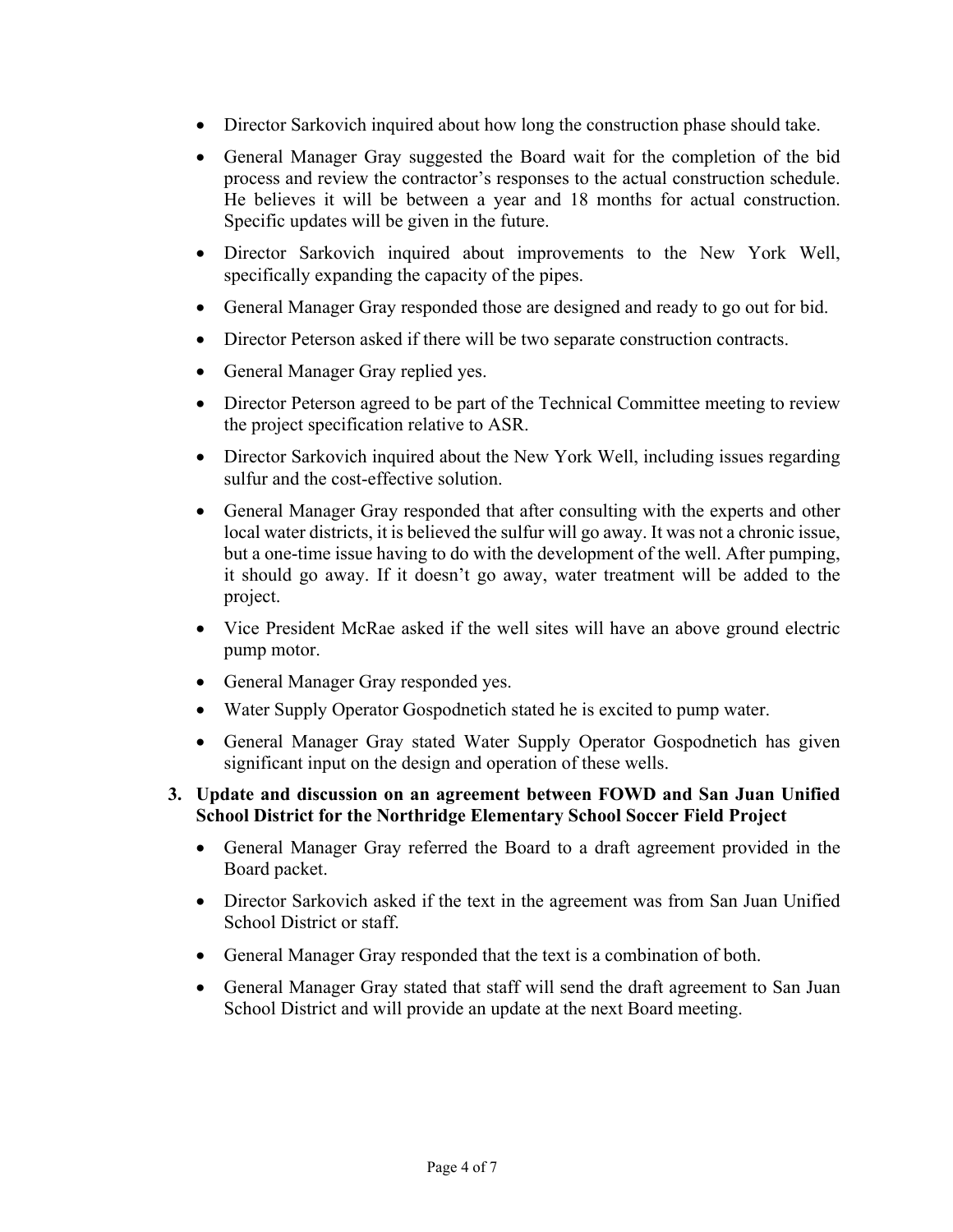### **VI. DISCUSSION AND ACTION ITEMS: NEW BUSINESS**

- **1. Update and discussion on FOWD Water Supply for the month of March 2022** 
	- Technical Services Manager Siebensohn provided a summary of the report.

### **2. Discussion and possible action to accept and file Fair Oaks Water District's Comprehensive Annual Financial Report (CAFR), with Independent Auditor's Report, for the years ended December 31, 2020 & 2021**

 General Manager Gray stated it is a two-year report because it's a comparative analysis.

President Marx moved to accept and file Fair Oaks Water District's Comprehensive Annual Financial Report (CAFR), with Independent Auditor's Report, for the years ended December 31, 2020 & 2021.

Director Sarkovich seconded the motion.

Motion carried with the following votes: Marx – aye, McRae – aye, Page – aye, Petersen – aye and Sarkovich – aye.

### **3. Discussion on State of California Executive Order N-7-22 relating to water conservation and ongoing drought conditions**

- General Manager Gray reported that the Executive Order deals with water conservation.
- SJWD General Manager Helliker stated the Executive Order implements up to 20% shortage plan.
- **4. Discussion on filing the open position on the FOWD Board of Directors representing Division 3** 
	- General Manager Gray stated that staff would like to pull this item for the time being based on Director Page's response that he may serve on the FOWD Board for a few more months.

### **VII. UPCOMING EVENTS**

- 1. April 20, 2022 FORPD Meeting at FOWD
- 2. April 26, 2022 SJWD Finance Meeting at SJWD
- 3. April 27, 2022 SJWD Board Meeting at SJWD
- 4. April 30, 2022 Fair Oaks Kids Art Festival at Fair Oaks Park

#### **VIII. REPRESENTATIVE REPORTS**

### **1. Sacramento Groundwater Authority (SGA)**

• Board President Marx and General Manager Gray attended the meeting.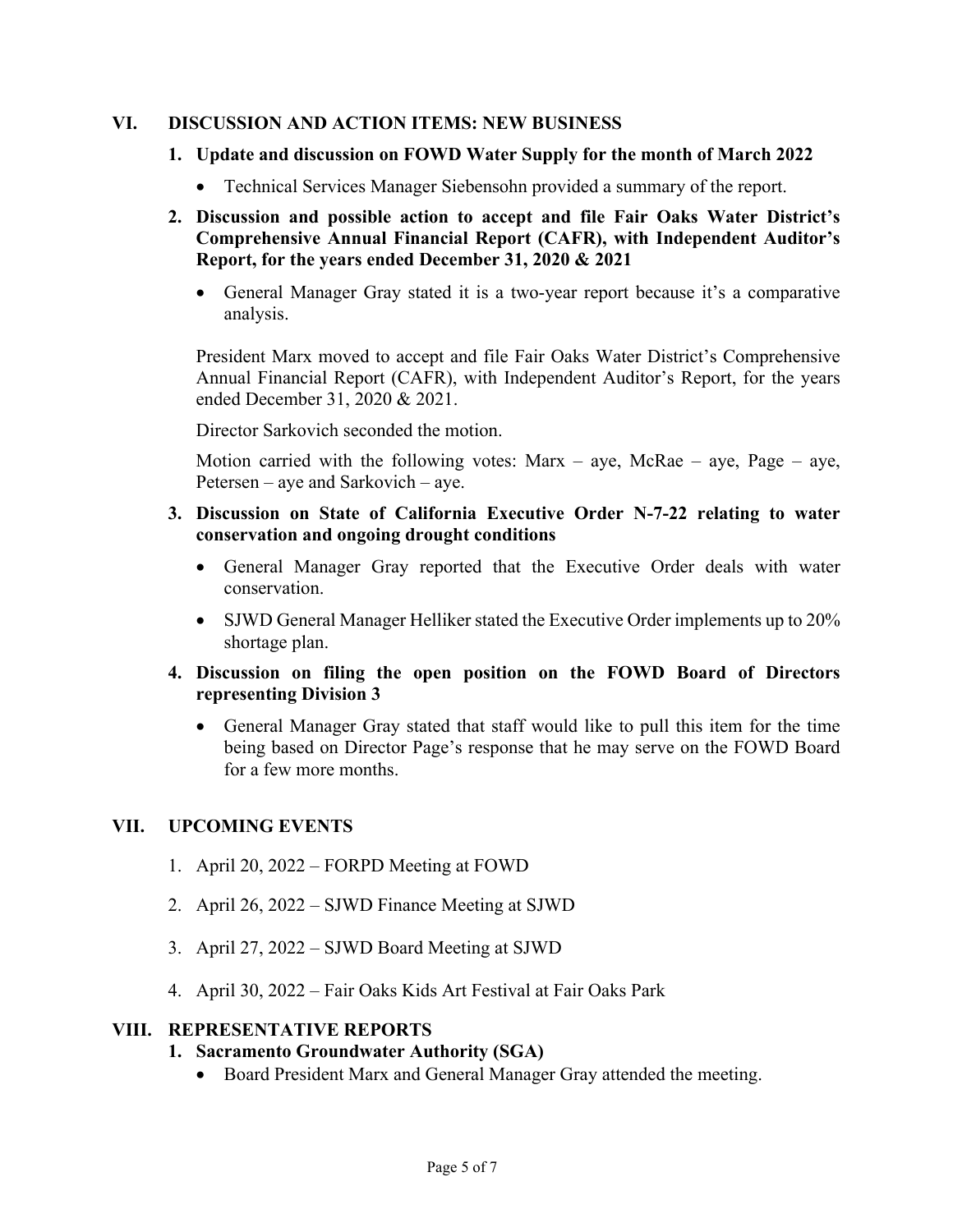### **2. Regional Water Authority (RWA)**

• None.

### **3. Sacramento Water Forum**

 General Manager Gray stated there is a renegotiation of the Water Forum Agreement with many meetings taking place.

### **4. Other**

• None.

### **IX. DIRECTORS' REPORTS & COMMENTS**

#### **1. Budget Committee – (Sarkovich, Page)**

• None.

## **2. Technical Advisory Committee – (Marx, McRae)**

- None.
- **3. Capital Improvement Committee (Sarkovich, Page)** 
	- None.

#### **4. Personnel Committee – (McRae, Page)**

- President Marx asked Director Petersen if he would like to be part of the Personnel Committee.
- Director Petersen agreed.
- **5. Public Relations Committee (Page, McRae)** 
	- None.
- **6. Wholesale Water Agreement Ad–Hoc Committee (McRae, Petersen)** 
	- None.

### **7. Carmichael Water District Ad–Hoc Committee – (Marx, McRae)**

• None.

### **8. Other**

• None.

### **X. GENERAL MANAGER'S REPORT**

#### **1. Maintenance Work Report**

General Manager Gray responded to Board Members as required.

### **2. Capital Projects Status Reports**

General Manager Gray responded to Board Members as required.